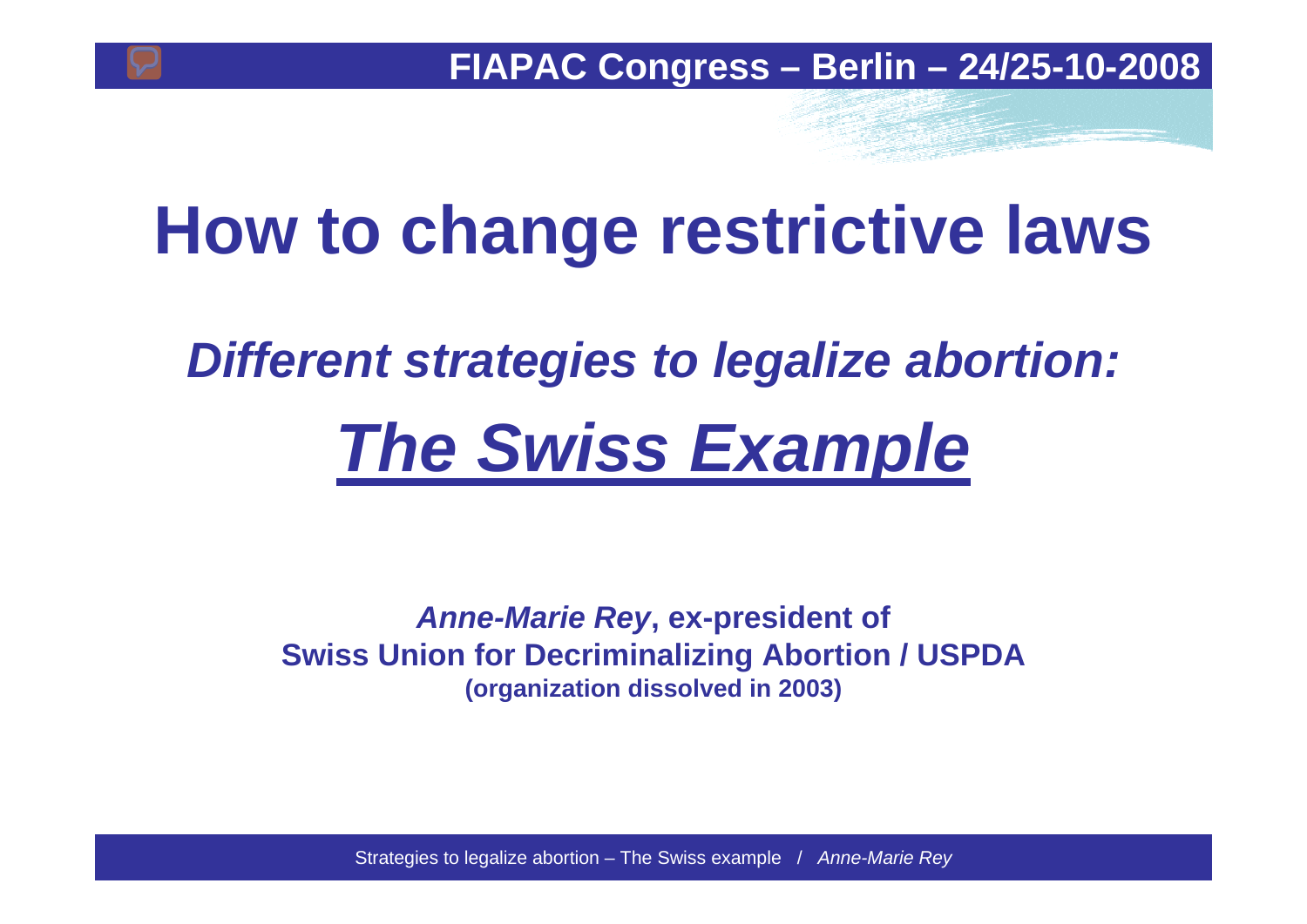### **Outline**

- **Situation at start of campaign**
- **30 years of campaigning**
- **Achievements**
- **Successful strategies used**
- **Other reasons for our success**
- **Conclusion**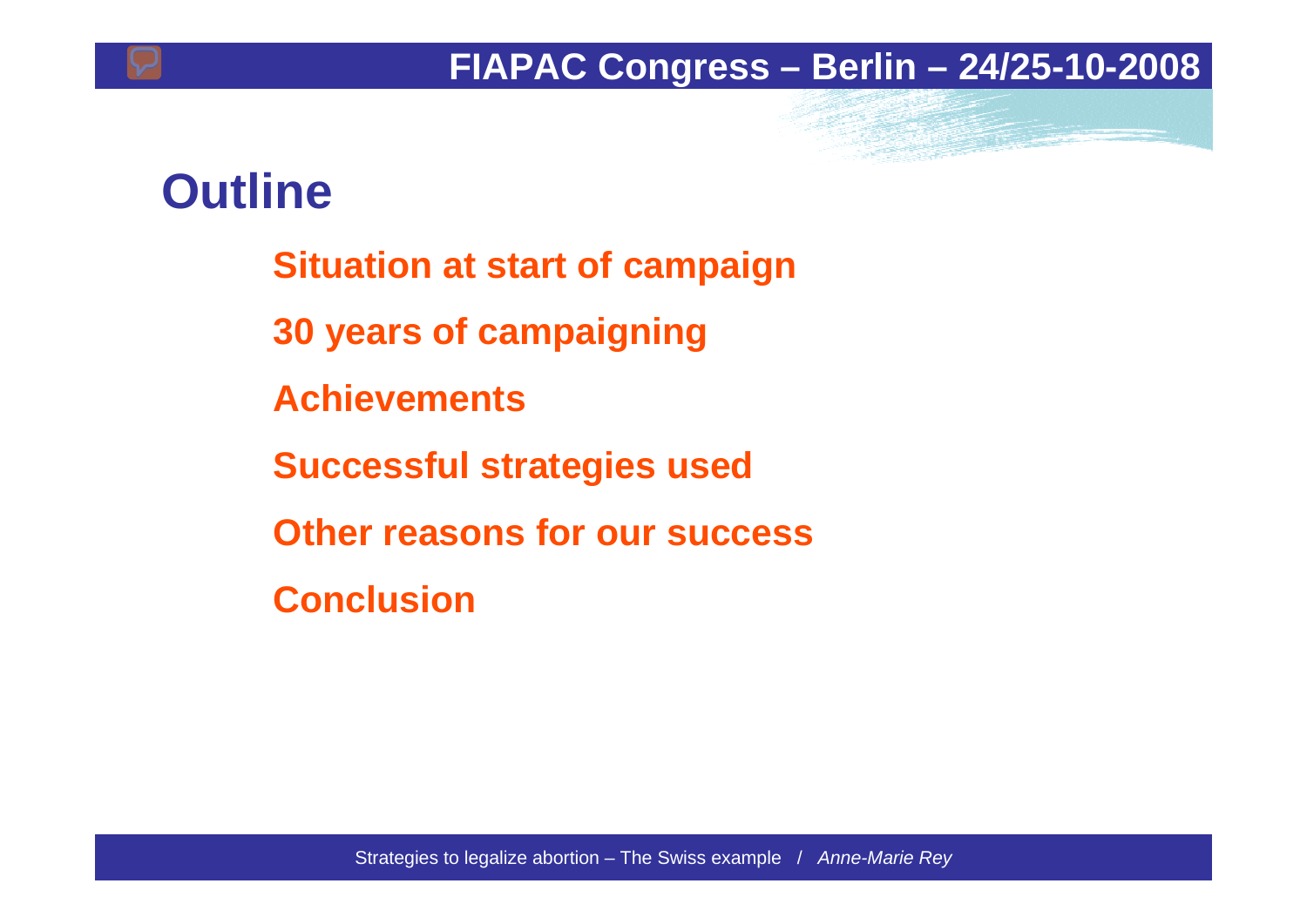### **Situation at start of campaign**

### **1942 Swiss penal code takes effect**

- **abortion allowed for health reasons only**
- **2 doctors decide**

### **1970 unbearable situation**

**regional disparities in application of the law**

 $→$  **abortion tourism from restrictive to liberal** *parts of the country and abroad*

- **20'000 clandestine abortions estimated**
- **100 women condemned annually**

### **1971 start of pro choice campaign**

**initiative for decriminalization of abortion**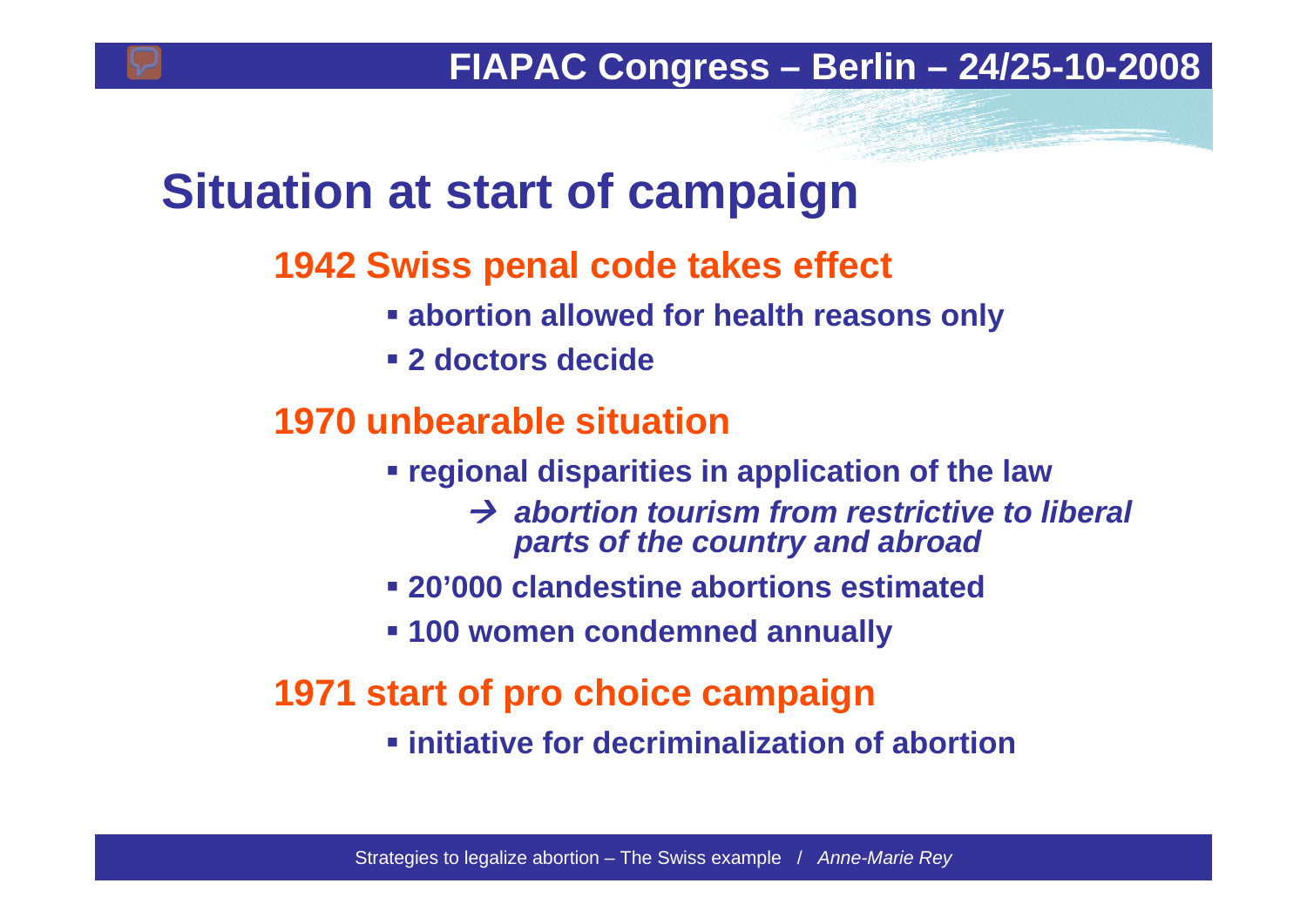### **30 years of campaigning**

- **1971: initiative for constitutional amendment (tantamount to abortion law repeal)** Æ *brakes taboo, raises public debate*
- **1975: "reasonable" initiative (abortion on request in first 12 weeks of pregnancy)** Æ *narrowly rejected in referendum in 1977*
- **1978: unsatisfactory compromise law (social reasons, 2 doctors decide + social report)**  Æ *massively rejected in referendum*
- **1985: anti-initiative "right to life" (from conception)**  $\rightarrow$  massively rejected in referendum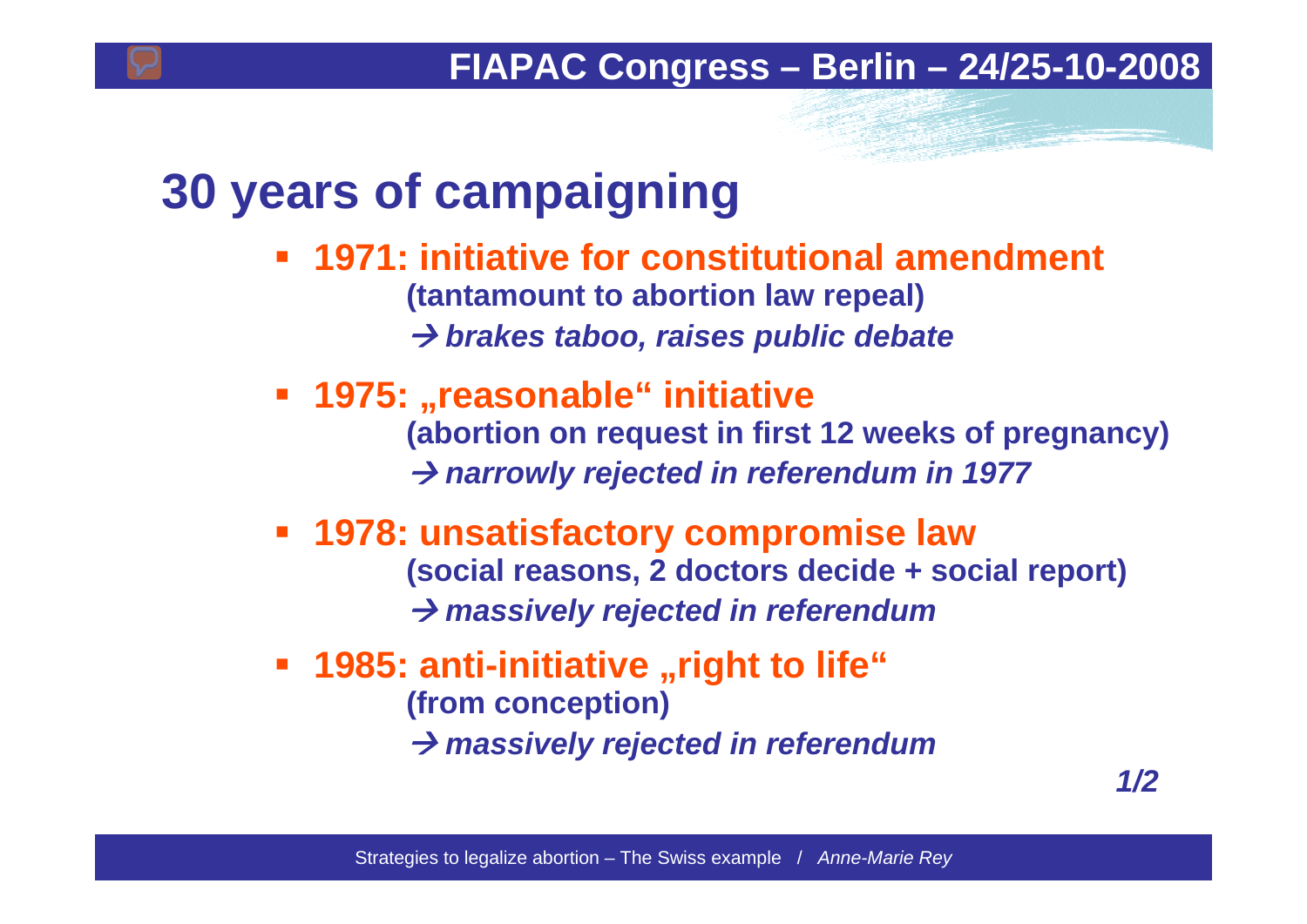*30 years of campaigning (continued)*

- **1993: amendment to penal code proposed in Parliament (abortion on request in the early months of pregnancy)**
- **March 2001: Parliament approves amendment (abortion on request in the first 12 weeks)**
- **June 2002: amendment adopted in referendum by a majority of 72% On the same ballot, an anti-initiative for a total abortion ban is rejected by 82%**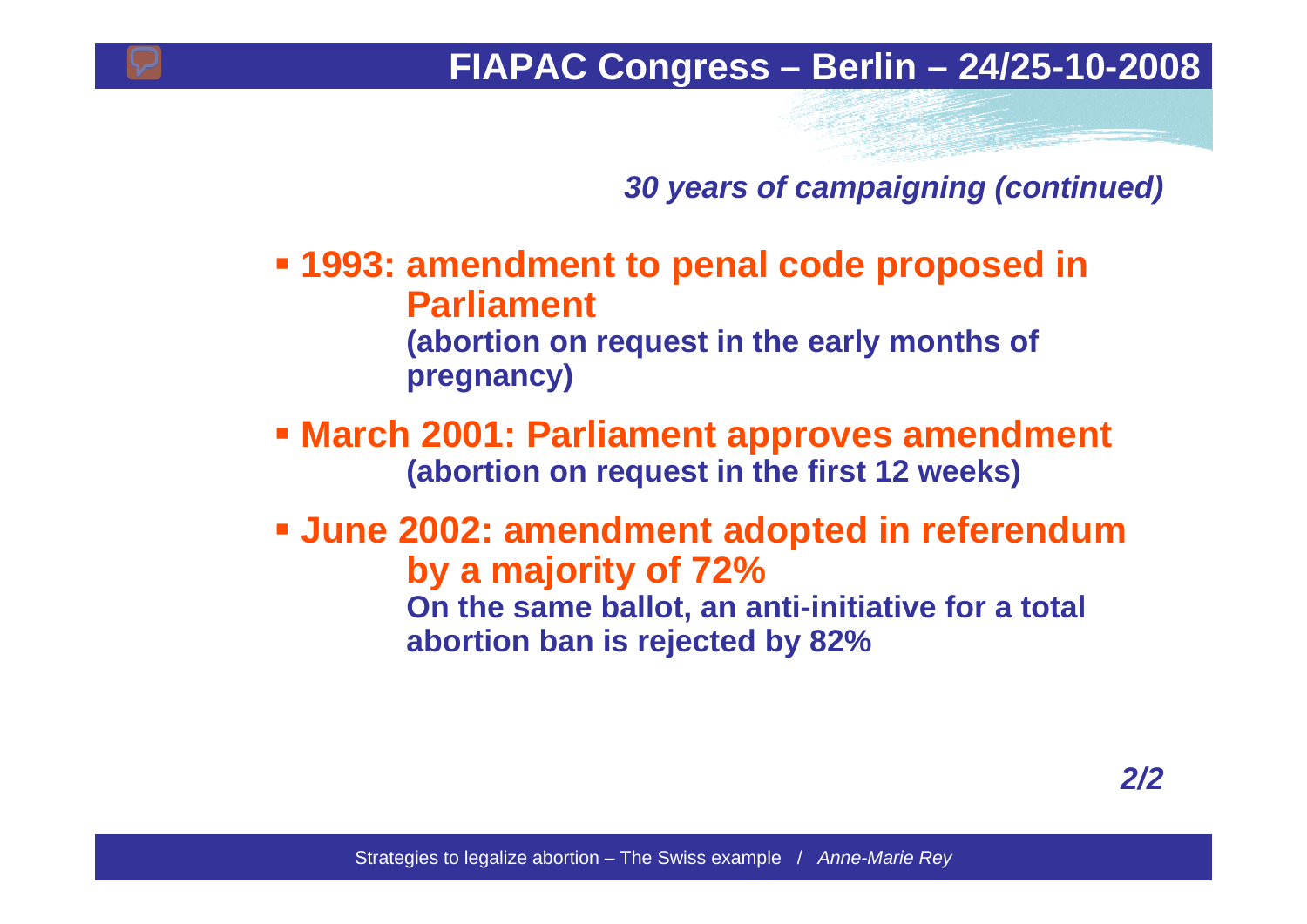### **Achievements**

- **gradual liberalization of the practice of abortion over <sup>a</sup> period of 30 years (1971-2000 = BEFORE new legislation !)**
- **abortion paid by health insurance (1981)**
- **cantons have to create family planning centers (1981)**
- **sex education introduced in schools**
- **acess to abortion pill (Mifepristone) in 1999 (after another struggle for 10 years)**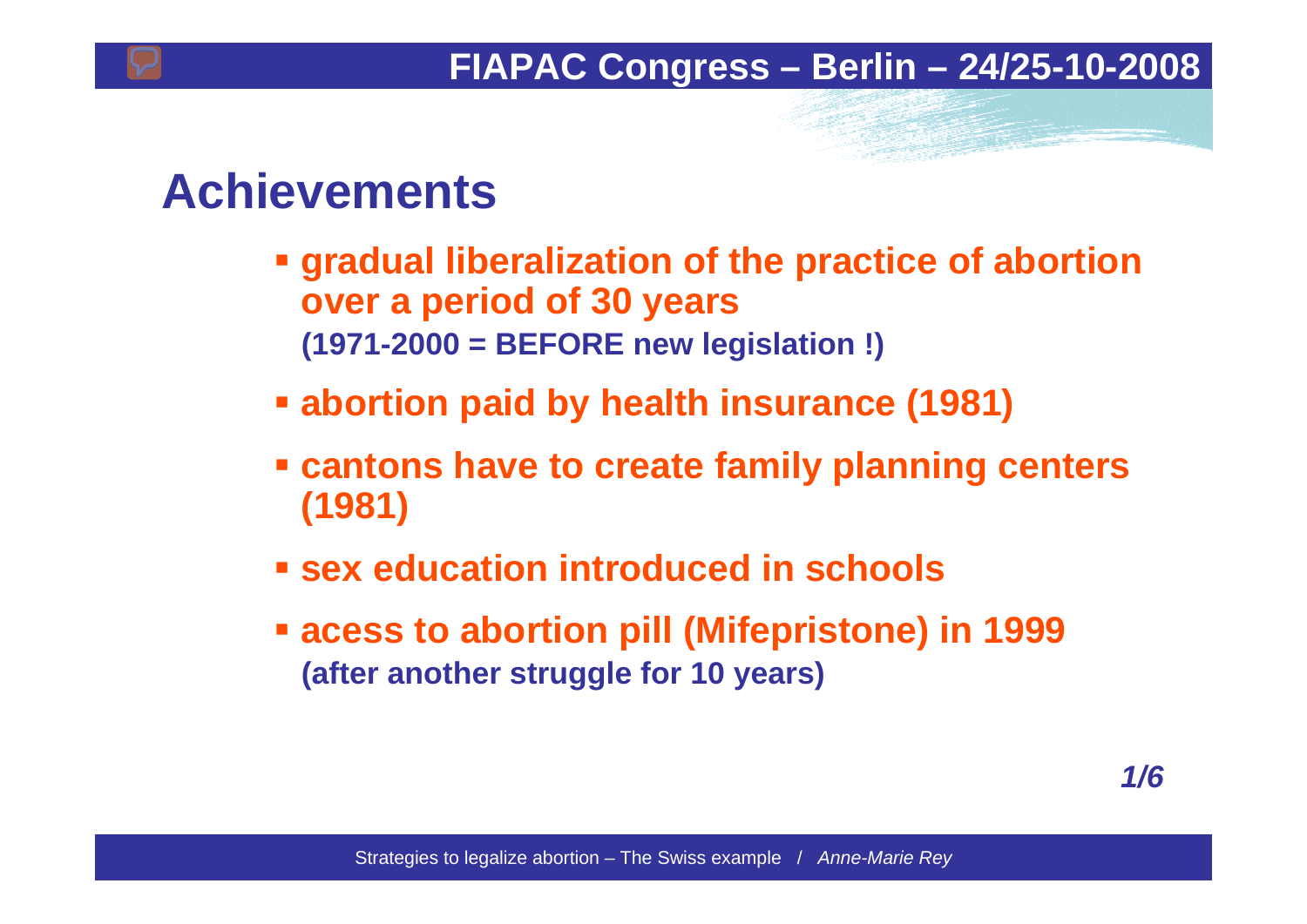#### *Achievements (continued***)**

### **Gradual liberalization 1971-2000**

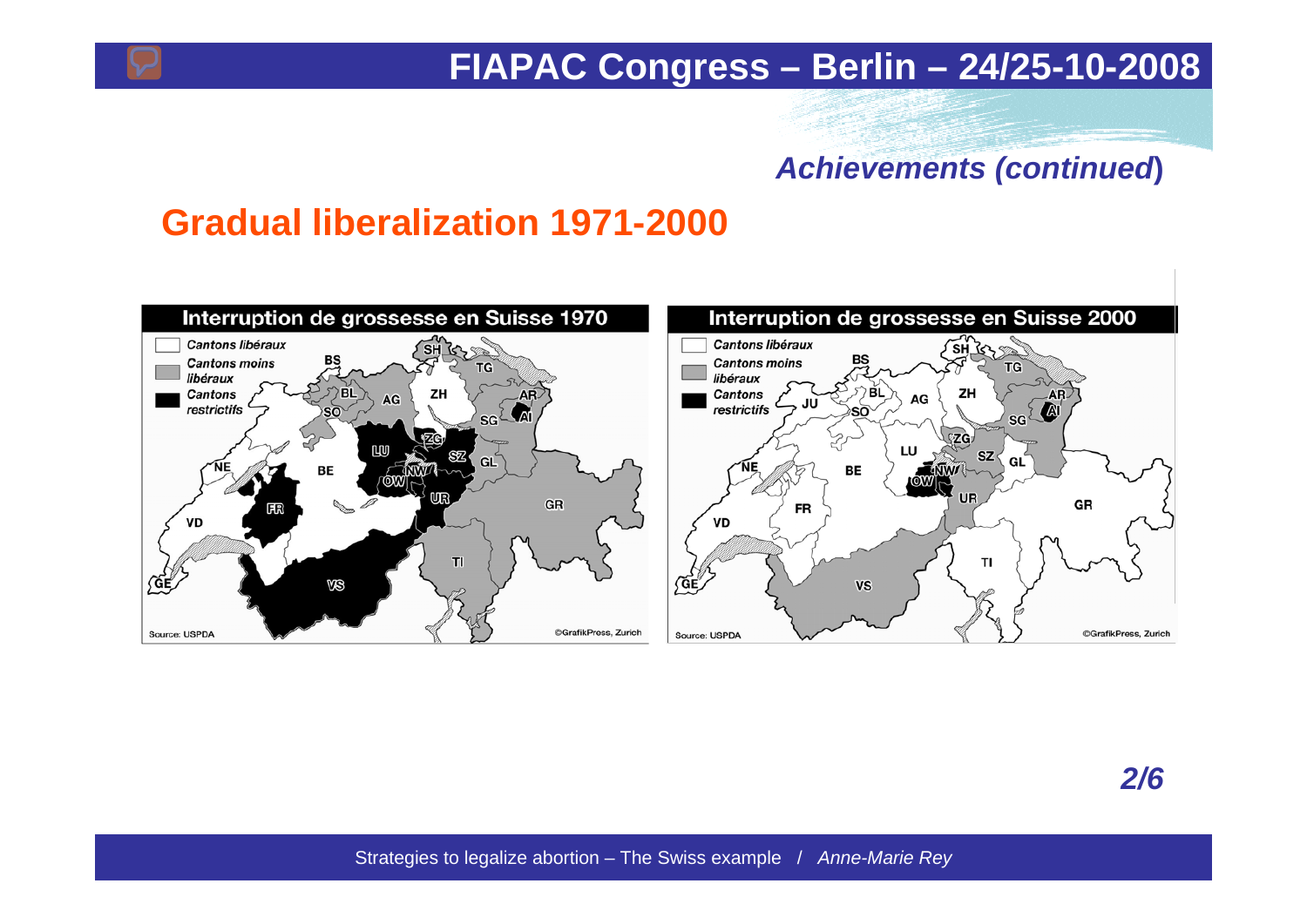#### *Achievements (continued)*

#### *Abortion tourism has massively declined*

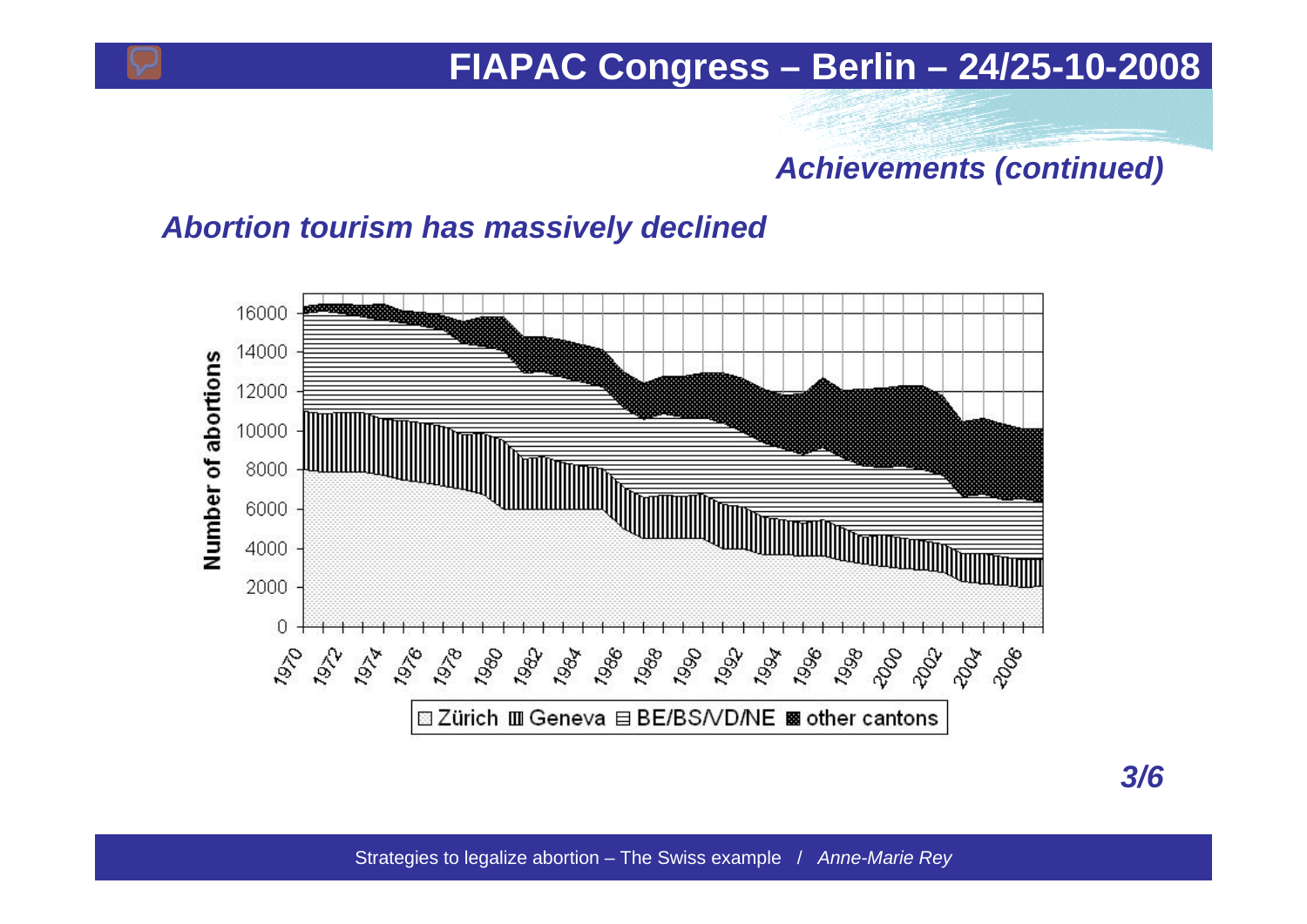### *Achievements (continued)*

#### *Illegal abortions disappeared*

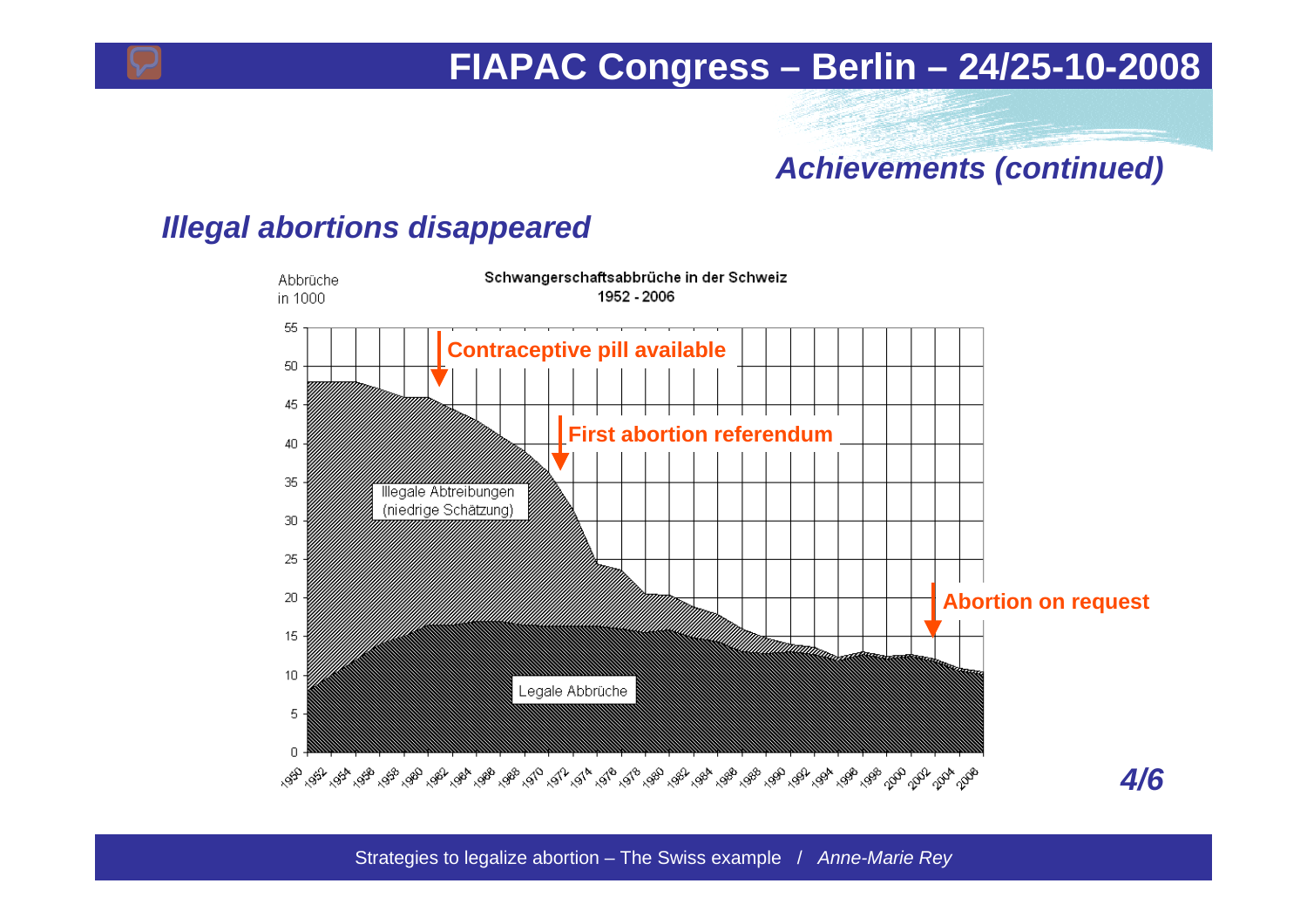*Achievements (continued)*

 **2002 : Abortion on request in the first 12 weeks of pregnancy, medical indication thereafter**

- **no compulsory counselling, only information by the doctor**
- no "cooling off period",
- **no parental consent necessary**
- **no time limit and no second opinion necessary for abortions for medical reasons (including severe mental distress)**
- **cantons have to designate clinics and doctors authorized to perform abortions**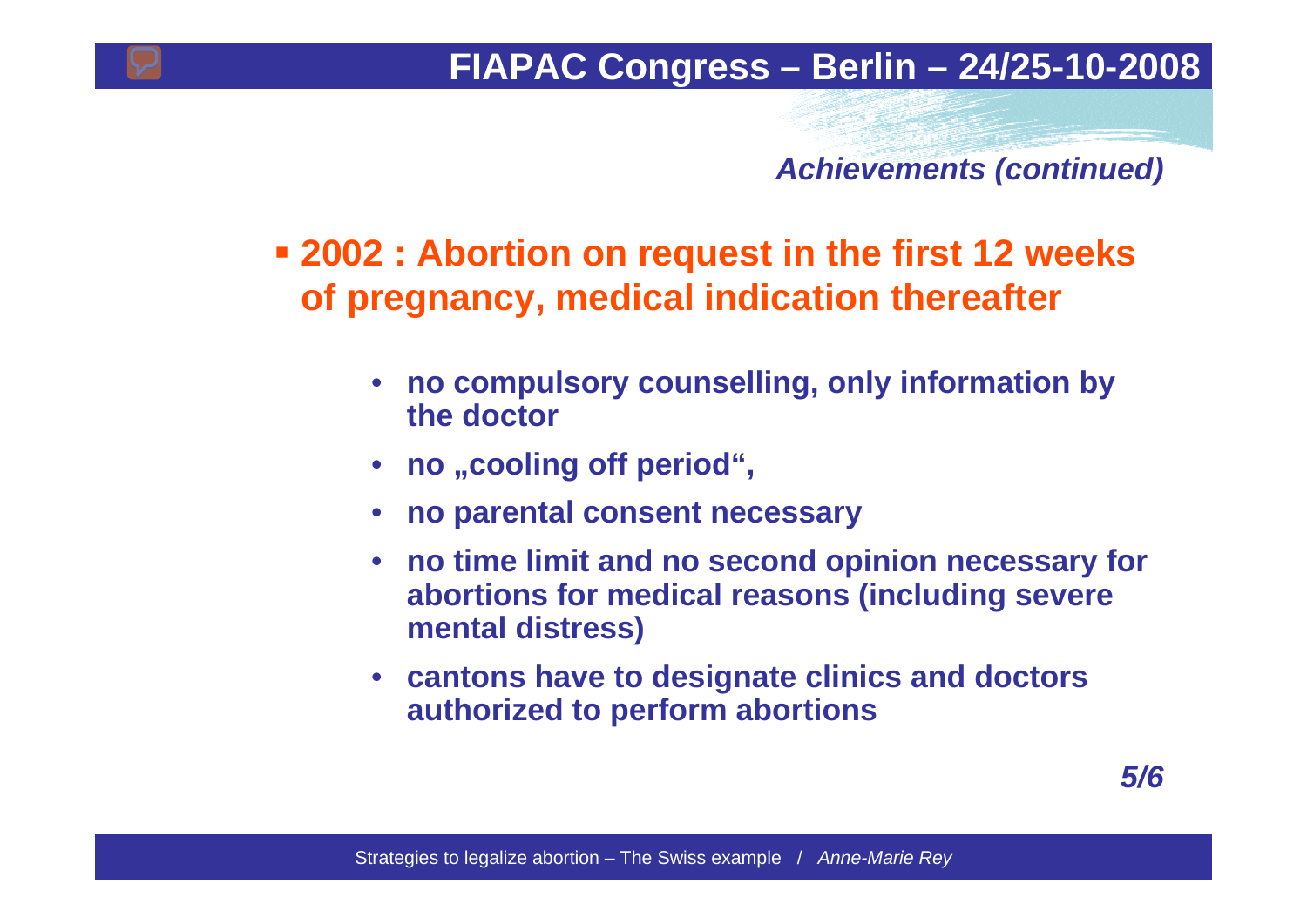#### *Achievements (continued)*

### **Weaknesses of the new legislation**

- **abortion remains regulated in the penal code**
- **rather short time limit**
- **the woman has to sign that she is in a state of distress**
- **the doctor has to hand her out a leaflet informing about counselling centers, possibilities of financial and moral support and adoption**

**BUT :**  $\rightarrow$  autonomous decision by the woman concerned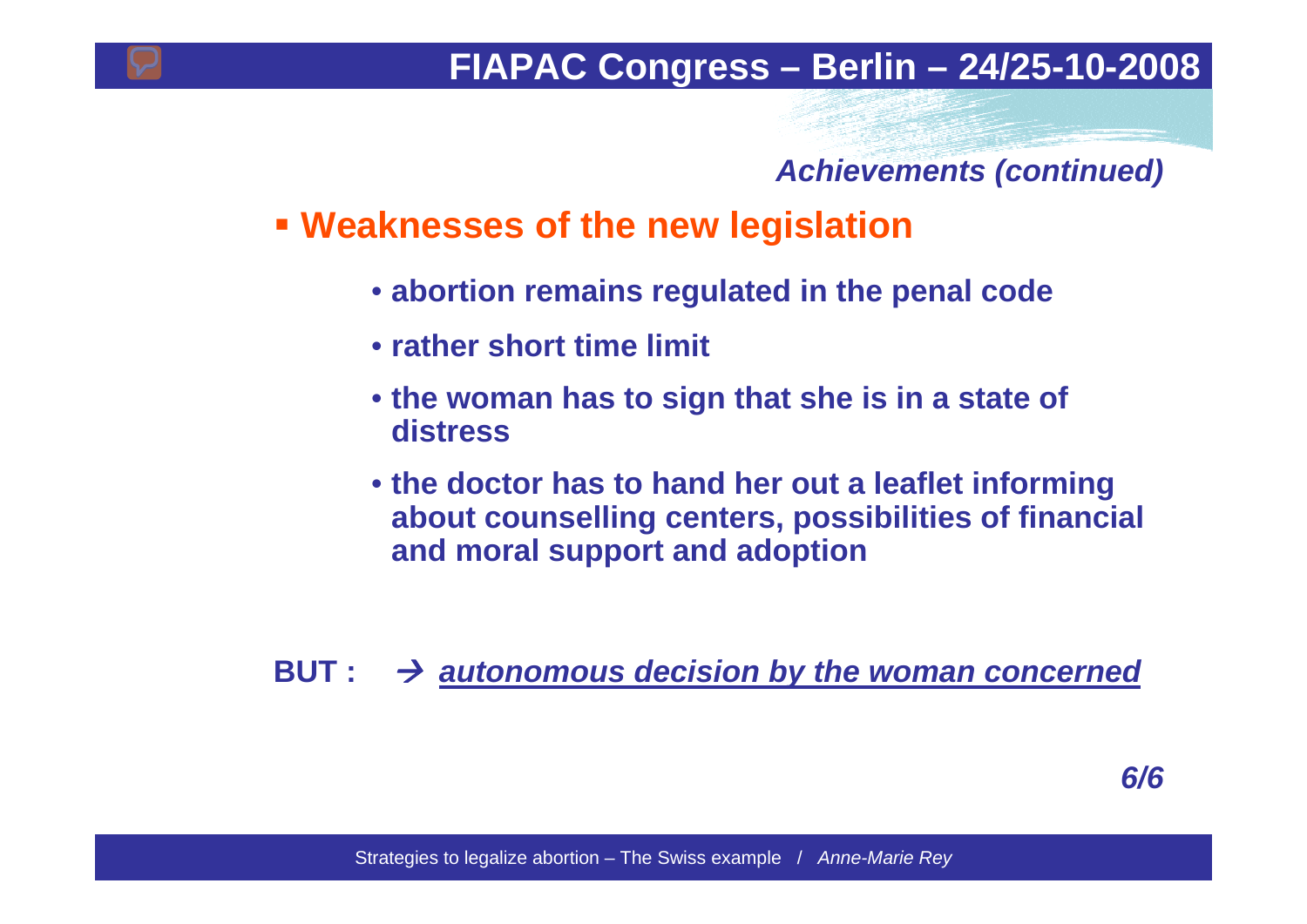### **Successful strategies used**

- **regular and factual information to the media**
	- **personal contacts**
	- **supplying the media with adequate pictures**
- **networking, building alliances**
	- **women's, youth, professional organizations, political parties**
	- **mobilizing and briefing them**
- **lobbying of parliamentarians**
	- **personal contacts, letters, information, hearings**
	- **intense collaboration with some of them**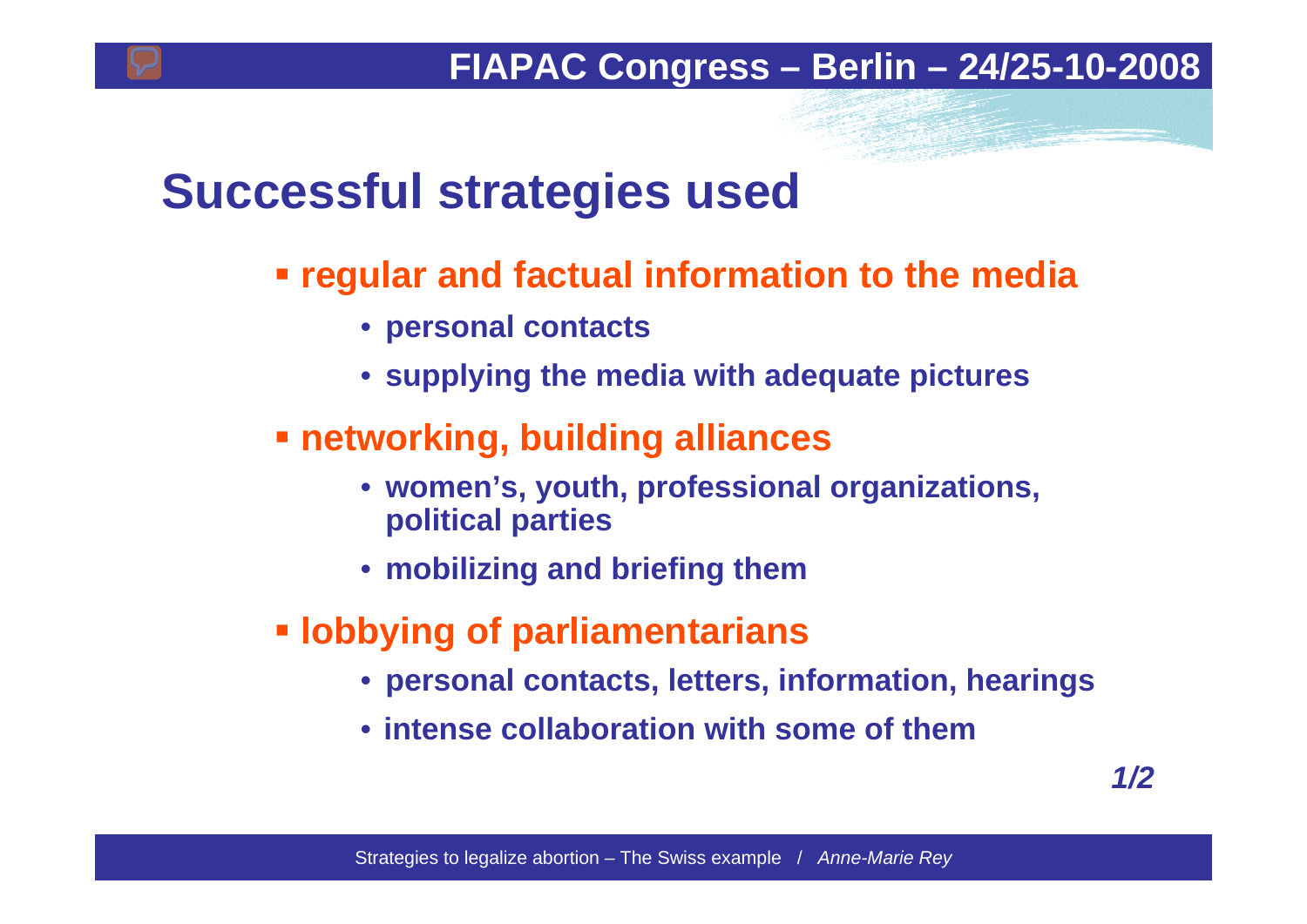*Successful strategies used (continued)*

- T. **recognize beforehand what the "enemy" might do**
- $\mathcal{L}_{\mathcal{A}}$  **formulate legislative texts for parliamentary committees**
- p. **pragmatism**
	- **readiness to compromise**
	- **moderate language**
	- **adapt our arguments to changing situation**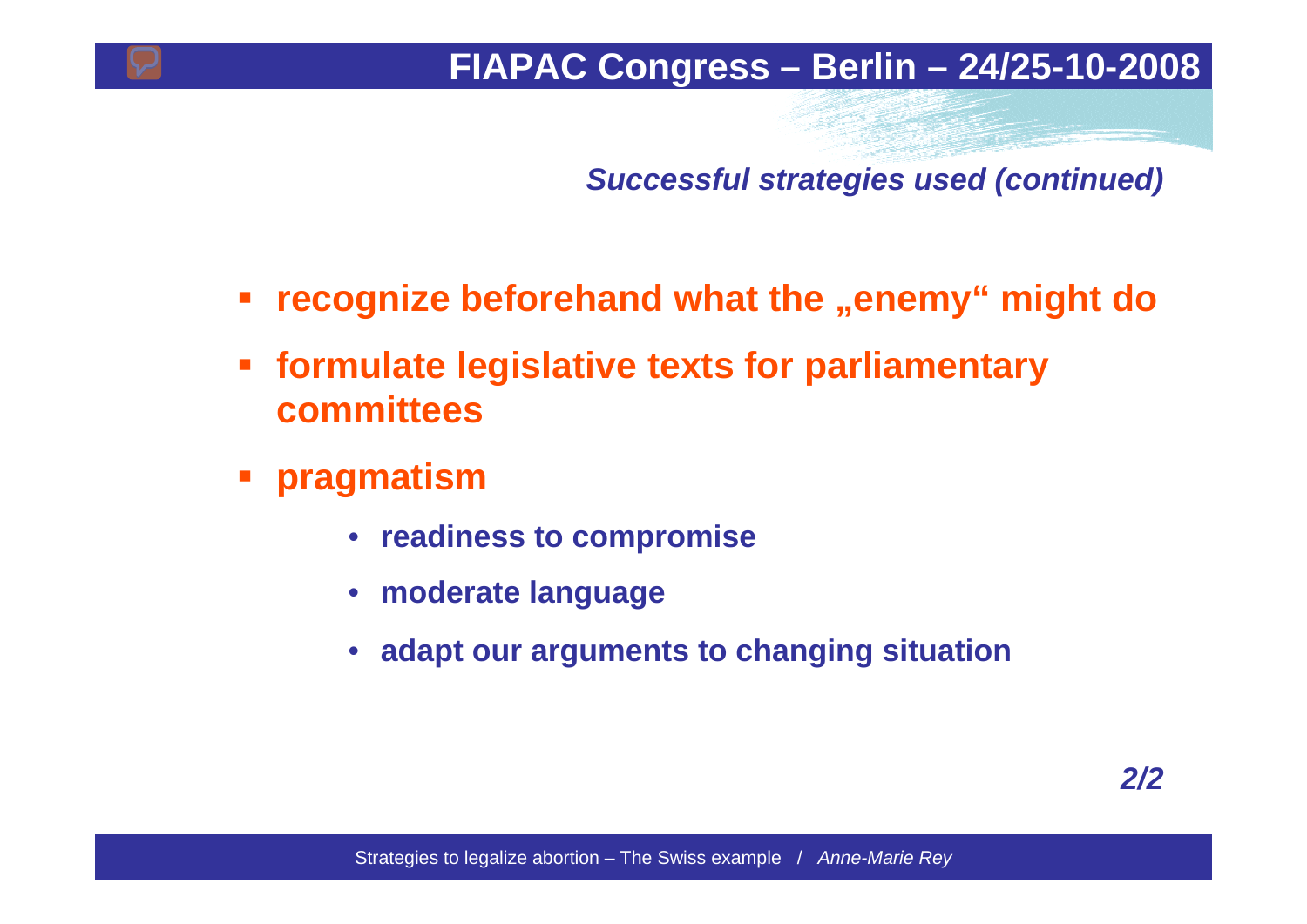### **A responsible decision: Yes to abortion request**

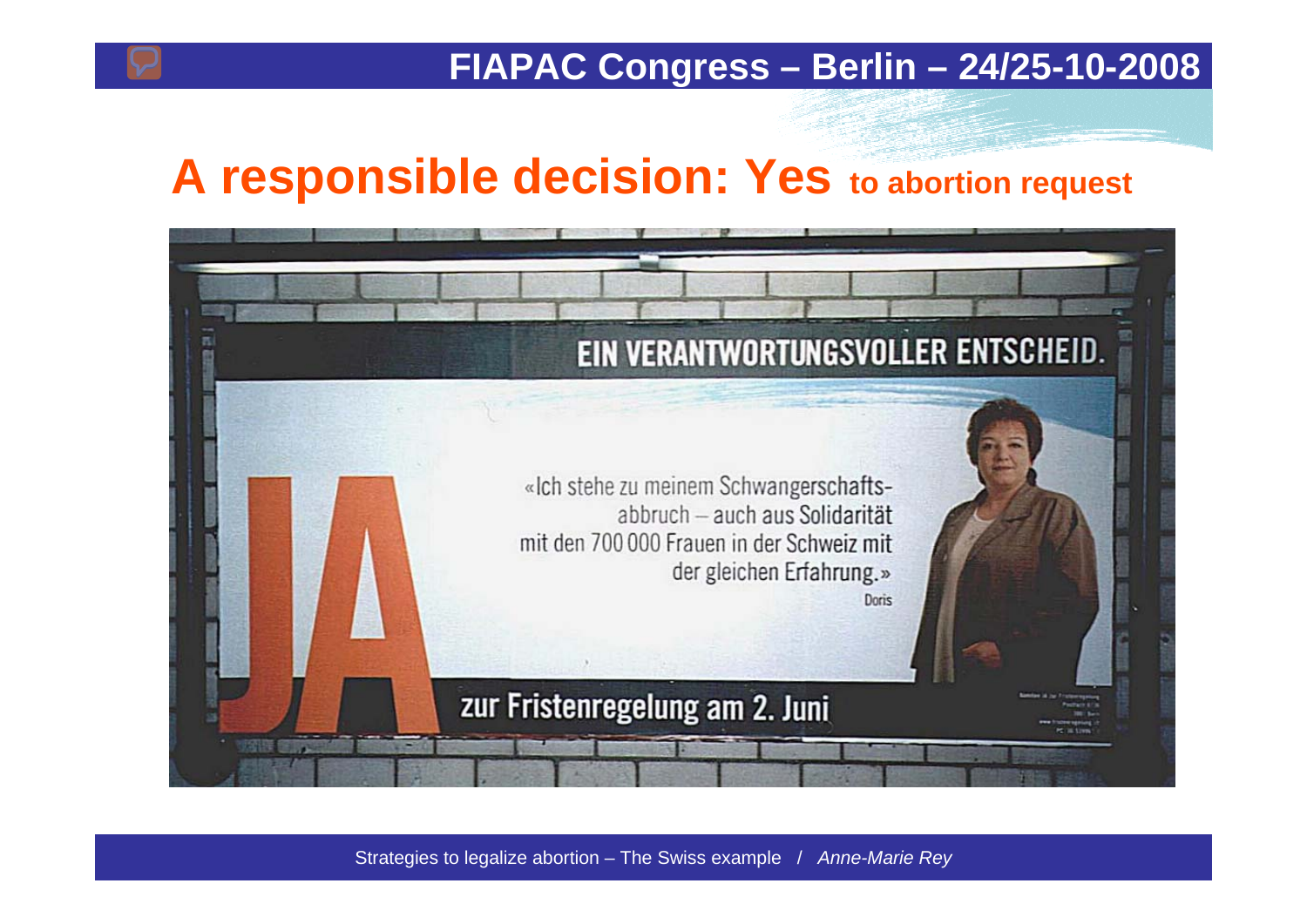### **Other reasons for our success**

- $\mathbb{R}^2$ **Decreasing influence of religion**
- $\overline{\mathbb{R}^2}$ **Changing role of women in society**
- **Growing open-mindedness in matters concerning individual lifestyles and sexuality**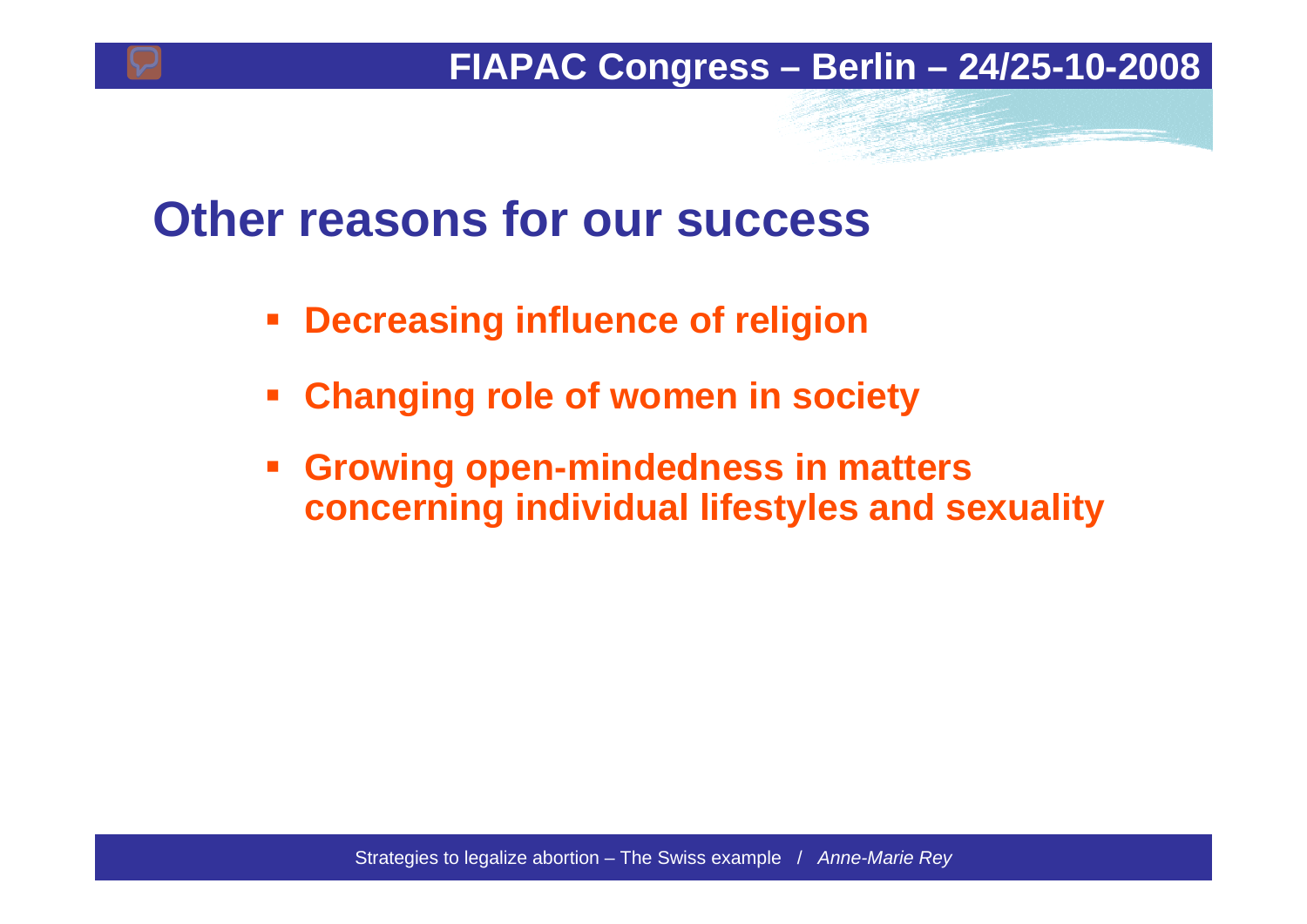## **Conclusion**

### **strategies must adapt to**

- **actual situation**
- **political and religious forces present**
- **strength of pro choice mobilisation**
- **our experience :**
	- **the battle for women's right to decide whether and when to become a mother is hard and long**
	- **it needs dedication and perseverance**
	- **every time a broad public debate arose, progress resulted**
- **in the end, I think, we have the better arguments**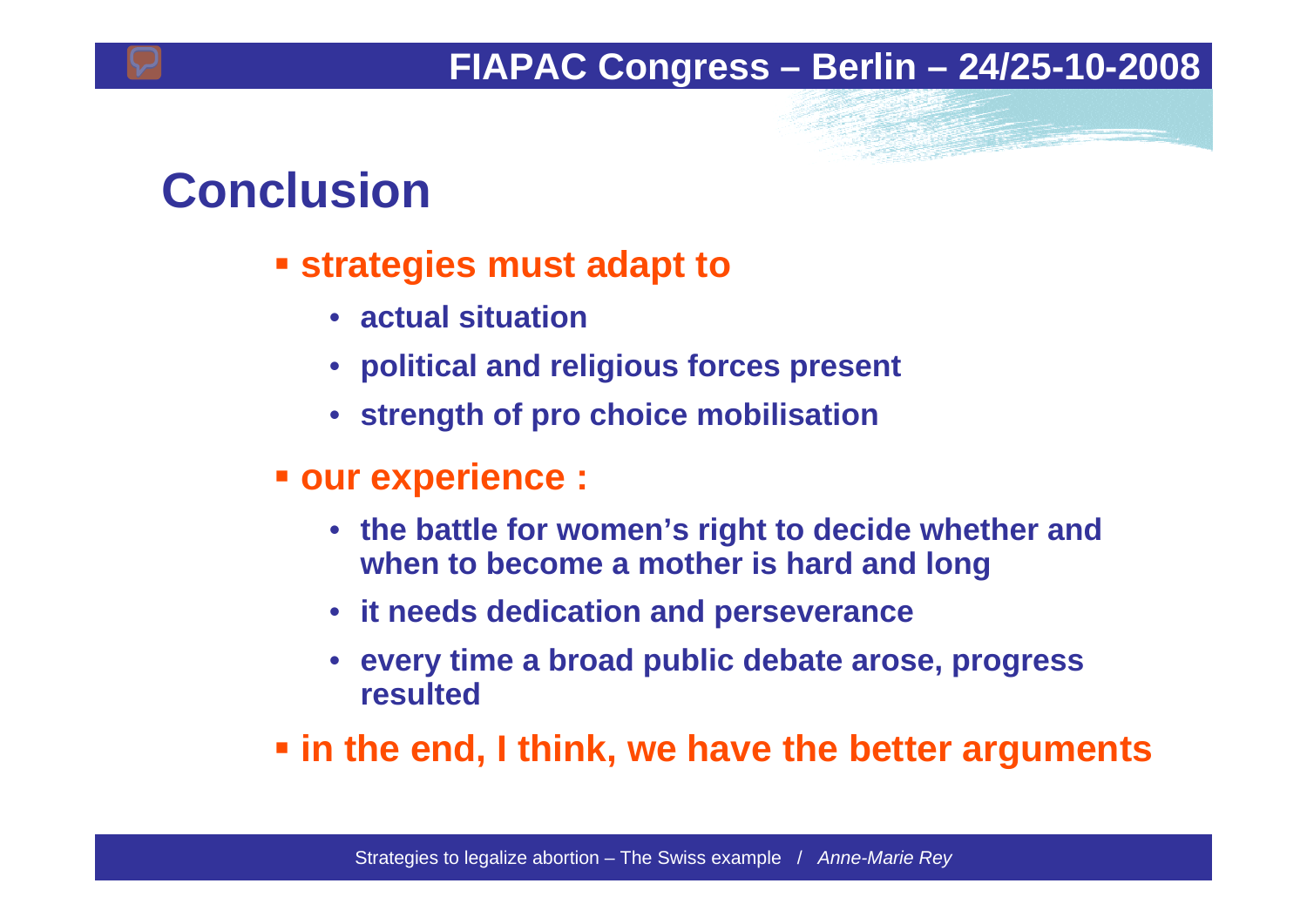

### **The denial of free choice is a violation of article 4 of the Universal Declaration of Human Rights**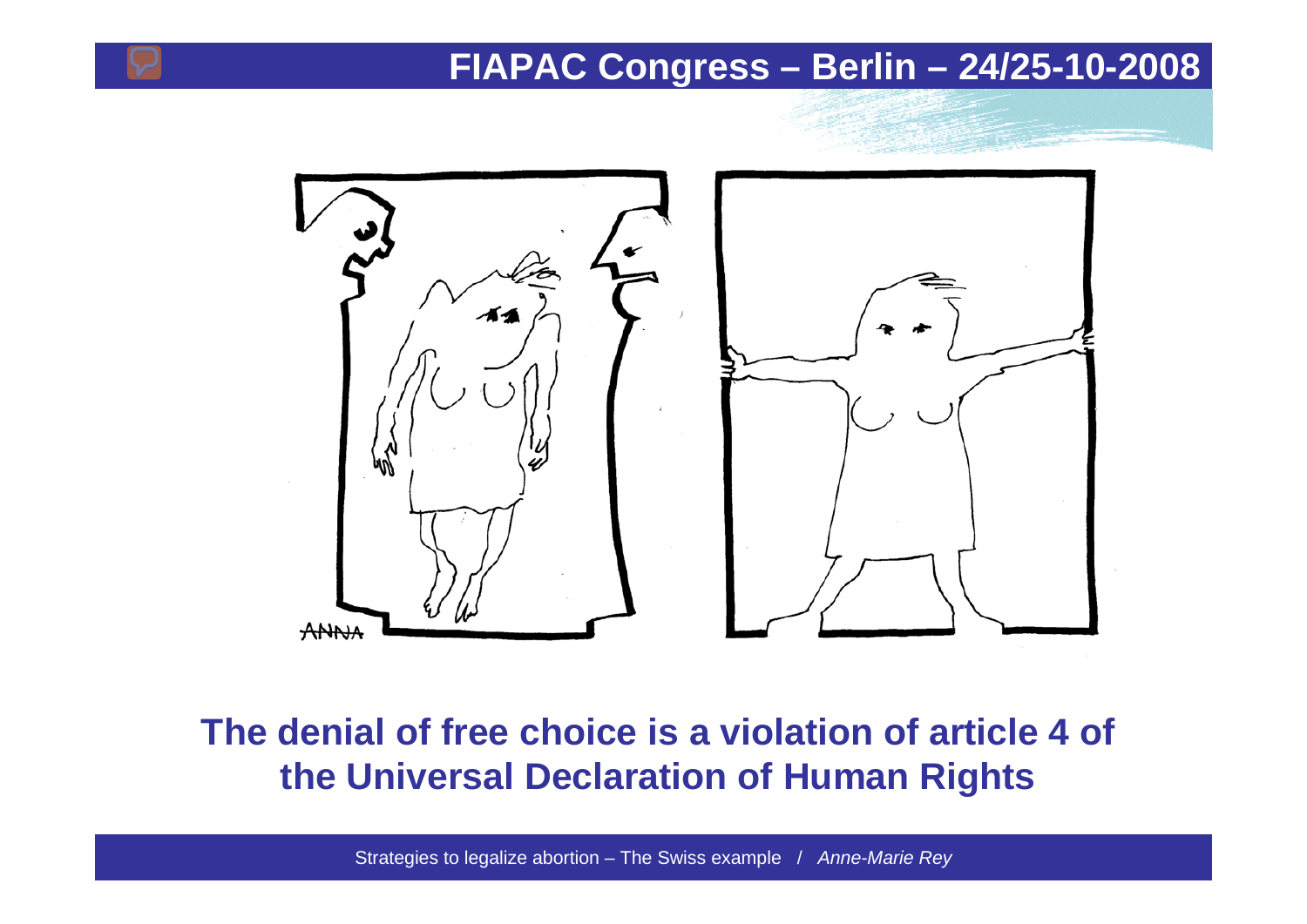### **Contraception and abortion**

**Effective contraception reduces the abortion rate**

Tasso di aborti per 1000 donne di 15-44 anni

Percentuale delle donne di 15-44 anni che usano la pillola, la spirale o la sterilizzazione



Secondo Ketting / Fonti: Henshaw 1990; UNFPA 1987; Ramanick 1991; Uzal et al 1992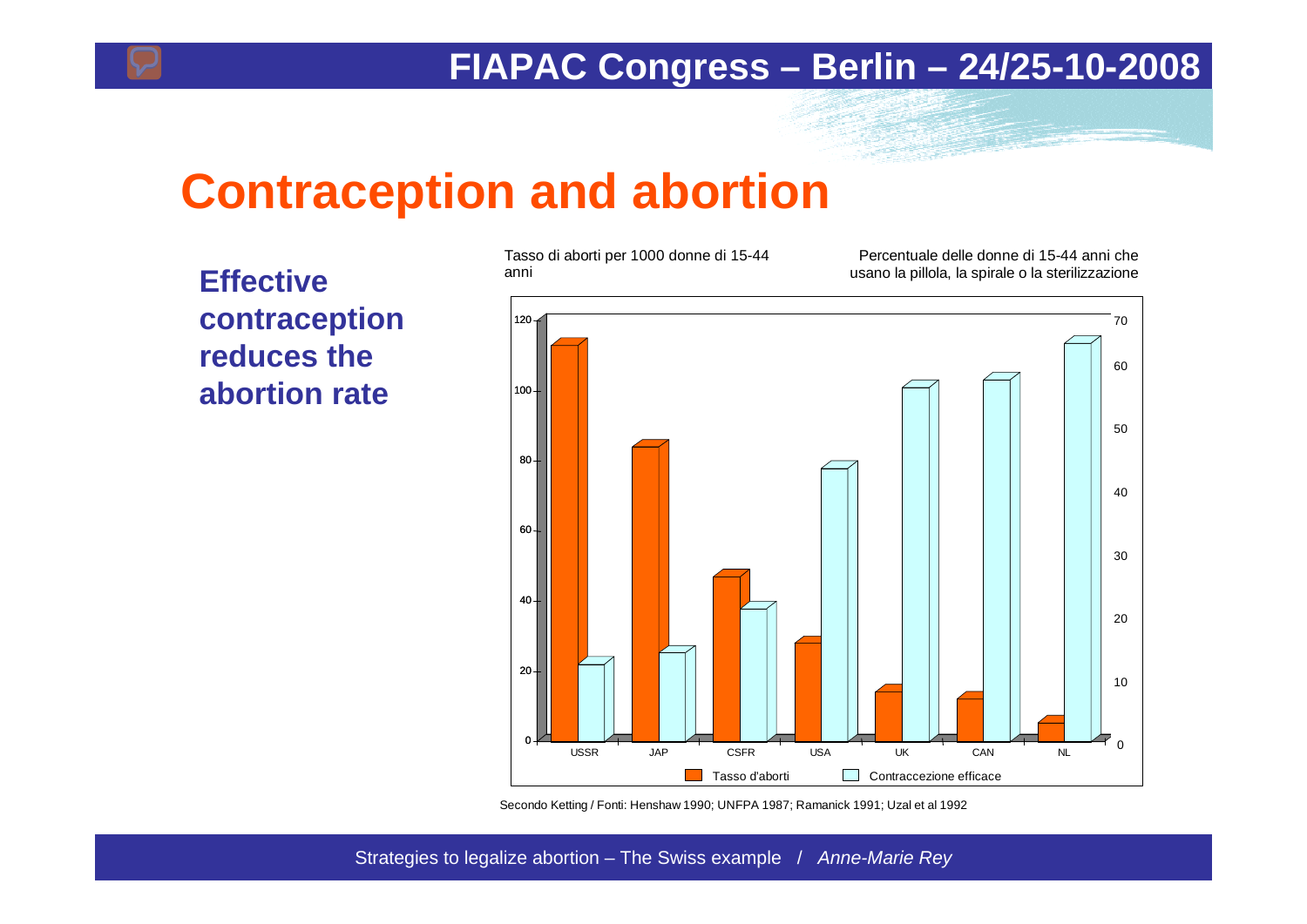# **Number of legal abortions in Switzerland**

#### **1970-2007**

#### Switzerland

Abortion on request (Fristenregelung) since 2002

![](_page_18_Figure_5.jpeg)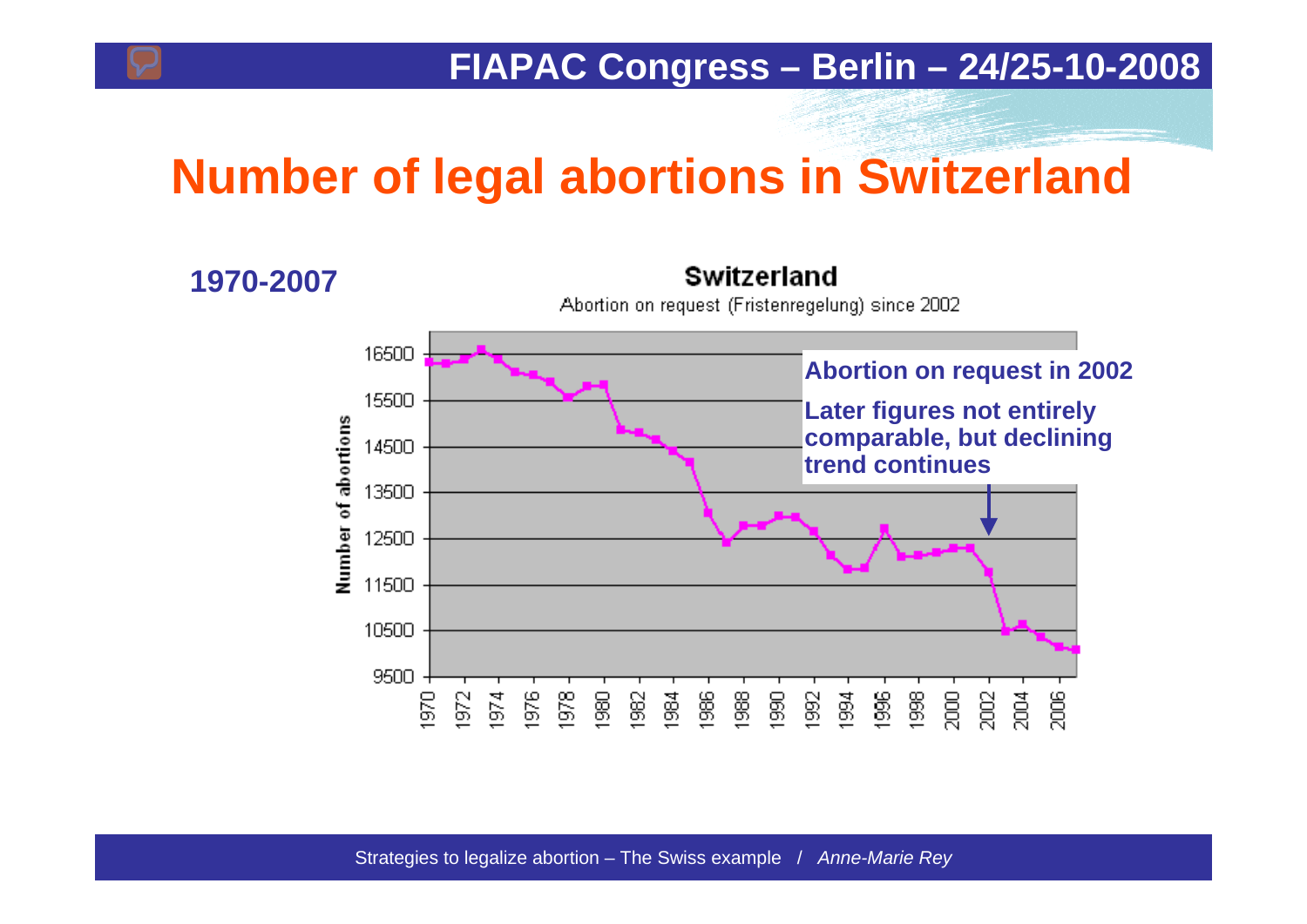### **Switzerland has one of the lowest abortion rates in the world**

![](_page_19_Figure_2.jpeg)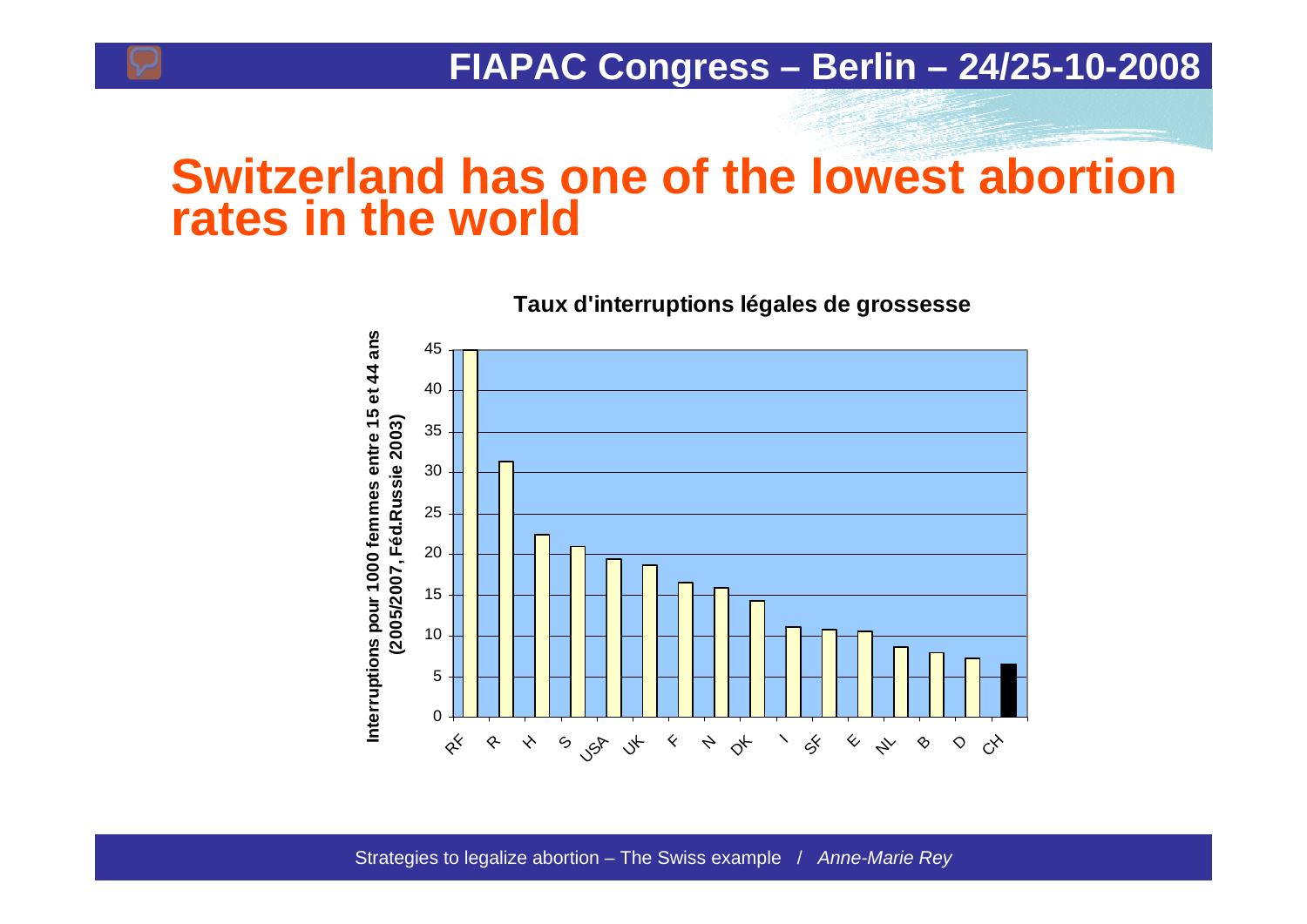# **Switzerland has one of the lowest teenage abortion rates**

**Schwangerschaftsabbrüche/1000 15-19 Jährige internationaler Vergleich (2004/2007)**

![](_page_20_Figure_3.jpeg)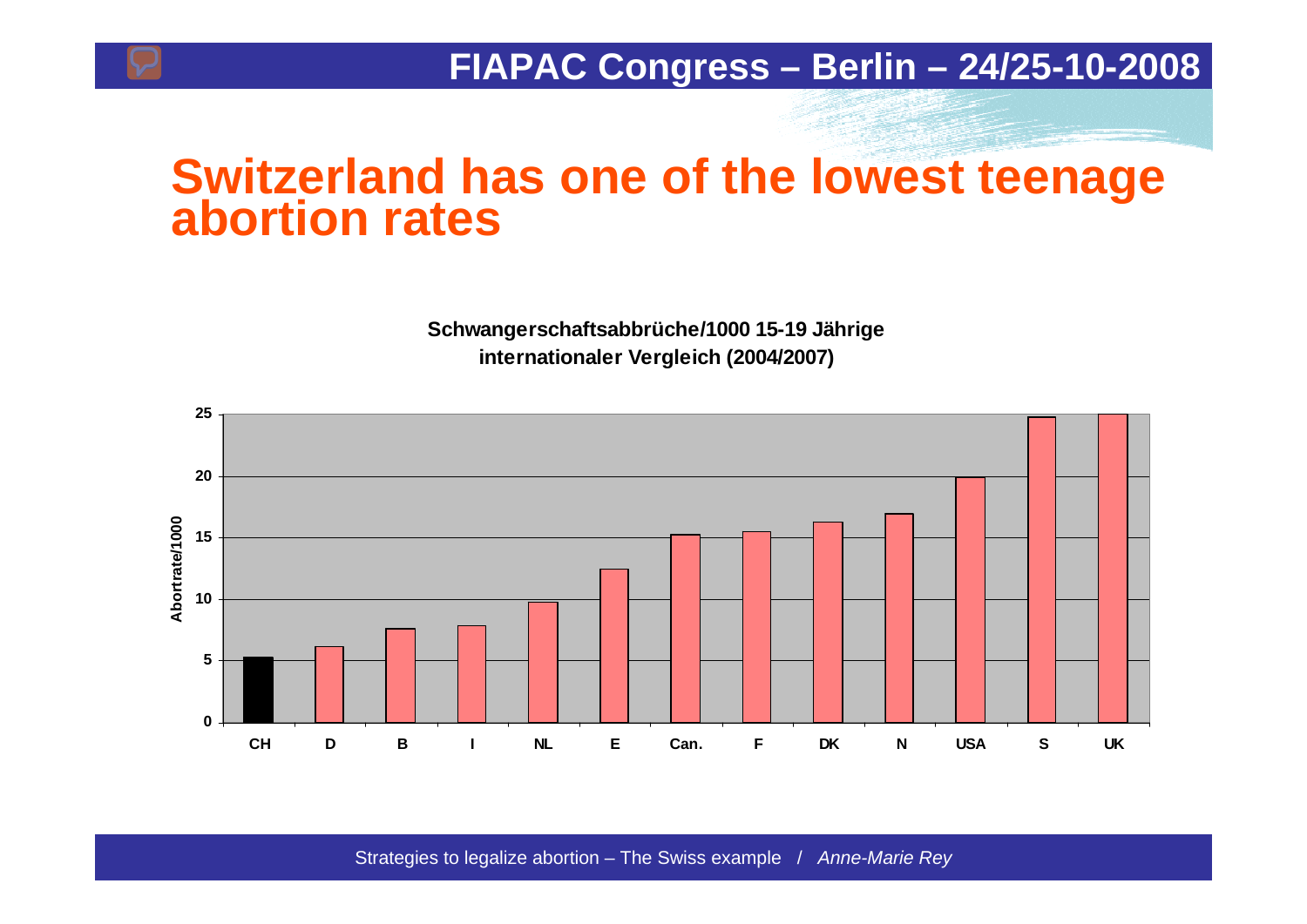# **Abortion rate is highest in urban regions with a high proportion of migrants**

**Abortion rate and proportion of migrants in the female population in Swiss cantons, 2007** 353530302525202015 10105 0Thurgau Vaud VD Nidwalden<br>Appenzell T.Rh.<br>Obwalden Schwyz Aargau Glarus Basel-Land<br>Appenzell Freiburg Bern Jura Tessin Zürich Geneva Schaffhausen Schaffhausen Zug Luzern  $\bar{5}$ Nidwalden Obwalden **Nallis VS** Basel-Land Solothurn Solothurn St.Gallen St.Gallen Graubünden Graubünden Basel-Stadt Basel-Stadt Neuenburg Vaud VD Switzerland Switzerland Wallis VS A.Rh. Abortion rate per 1000 women (15-44 years) living in the canton Proportion of migrants (%) in the female population of the canton Proportion of migrants, Swiss average

Abortion rate, Swiss average

The abortion rates are highest in cantons with high proportions of migrant population. In addition, Geneva, Vaud, Basel-Stadt and Zürich are very urban societies, also showing higher rates.

Zug in spite of a high proportion of migrants has a rather low abortion rate. This might be explained by the migrants in this rich canton generally being of higher social class and the canton being rather rural.

0

5

15

No obvious explanation can be found for the rather low abortion rates in VS, Schwyz, Aargau, Thurgau, Glarus Schaffhausen and St. Gallen.